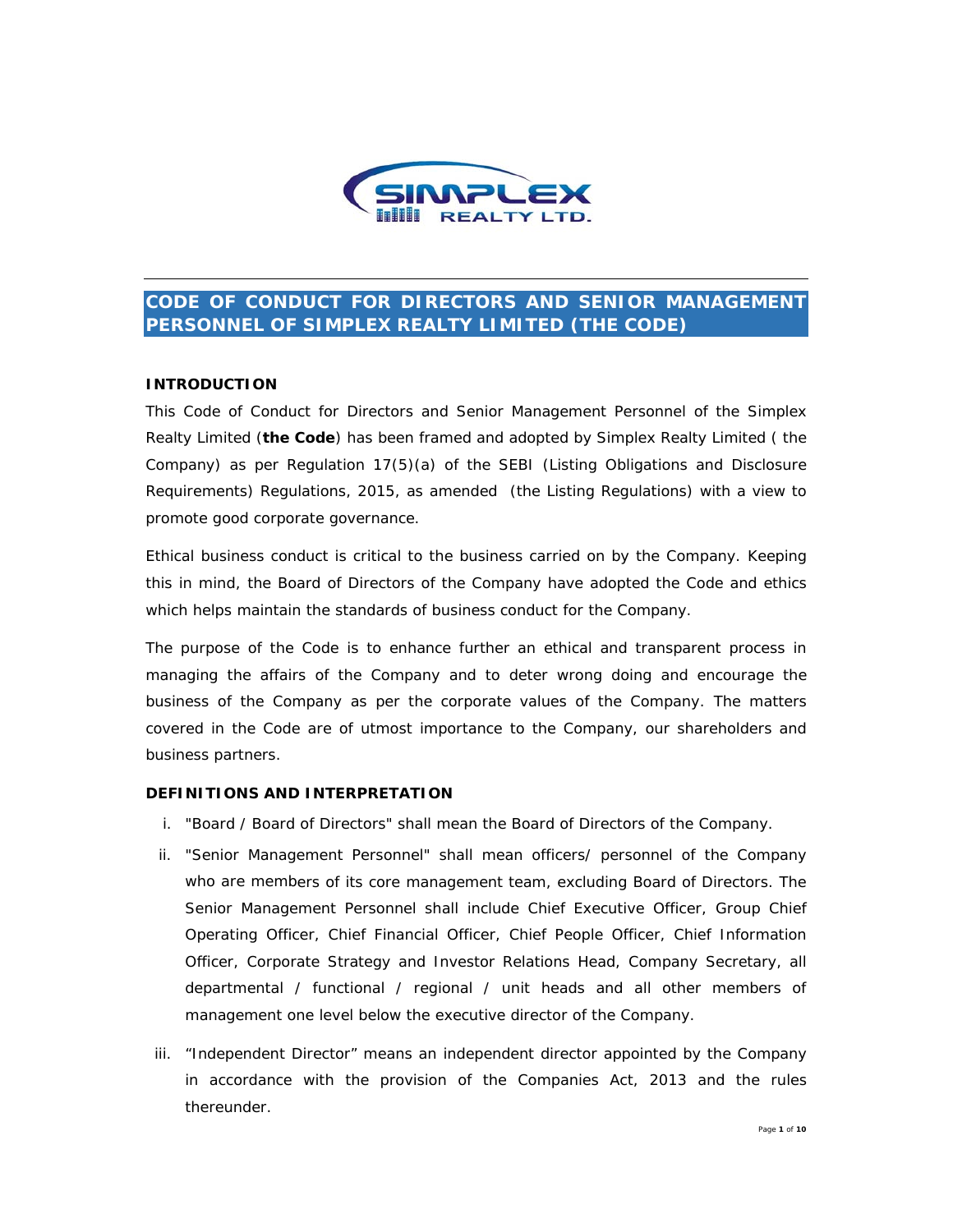iv. "Relative" shall mean 'relative' as defined in Section 2(77) of the Companies Act, 2013 read with rules thereunder.

### **APPLICABILITY**

This Code shall be applicable to the following persons:

- i. All members of the Board of Directors of the Company
- ii. Senior Management Personnel as defined in clause (ii) above of the Code; and
- iii. Such other employee of the Company as may be designated as members of the Senior Management for the purpose of this Code by the Board of Directors of the Company from time to time

#### **PHILOSOPHY OF THE CODE**

The Code envisages and expects that the Board Members and Senior Management Personnel must act within the authority conferred upon and in the best interest of the Company and its shareholders and observe the following. However, **Annexure- I** shall apply additionally to only Independent Directors on the Board of the Company:

#### **A. Regulatory Compliance**

- i. To comply with all applicable laws, rules, regulations and regulatory orders.
- ii. To acquire appropriate up-to-date knowledge of requirements of compliance under various applicable statues.
- iii. To ensure proper legal compliance and management system is in place for reporting status of compliance under various laws.

#### **B. Honest and Ethical Conduct**

The honest and ethical conduct shall include the conduct conforming to accepted professional standards exhibiting fairness and transparency. The Directors/Senior Management Personnel shall act in accordance with the highest standards of personal and professional integrity, honesty and ethical conduct. The dealings of management while managing the affairs of the Company shall be free from any misuse of the office or any resources of the Company.

### **C. Conflicts of the interest**

The interest shall mean membership, directorship, professional relationship such as a consultant or otherwise, or any affiliation or association, with or in any other entity. It shall also include direct or indirect concern in any past, present or proposed contract, arrangements, or dealings with the Company or its subsidiaries or affiliates. The indirect interest shall include the interest of the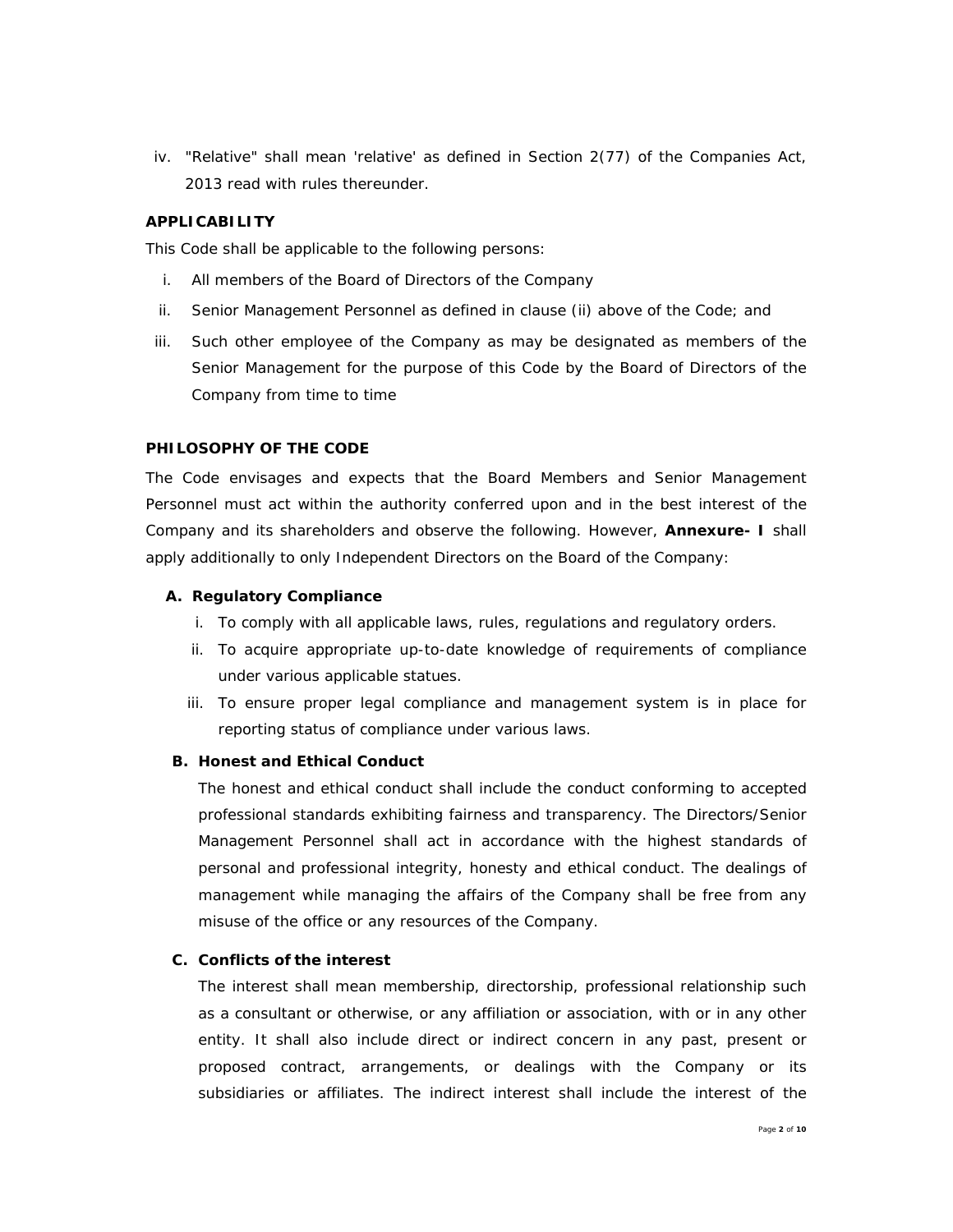relative, partner or any affiliate of the Directors/Senior Management Personnel or his relative or affiliate holds a controlling stake, significant office or has a considerable influence over its affairs. The term 'relative' shall mean the persons mentioned under section 2 (77) of the Companies Act, 2013.

A conflict of interest is a situation in which interest of the Directors/Senior Management Personnel conflicts, with the interest of the Company or its subsidiaries or affiliates or customers. If in the course of the business, any interest of the Directors/Senior Management Personnel detrimentally conflicts with the smooth and profitable conduct of the affairs of the Company or its subsidiaries or affiliates, the Directors/Senior Management Personnel shall disclose such conflict to the Compliance Officer and to take all the necessary steps to resolve or avoid such conflict. No Directors/Senior Management Personnel shall make any profit or gain in the event of and as result of such conflict. The Directors/Senior Management Personnel shall make adequate and timely disclosure of all their interests to the Compliance Officer. If such transactions are material to the Company, they shall be placed before the Audit Committee for review. Any dealing with related party must be conducted on an arm's length basis and on commercial terms and no preferential treatment shall be given.

The Directors/Senior Management Personnel should attempt to plan their business and personal affairs so as to avoid conflicts to the greatest extent possible, and in those cases where a conflict cannot be avoided, they should fully disclose the circumstances of the conflict to the Compliance Officer and abstain from participation in any decision making by the Company in connection with any transaction giving rise to the conflict.

#### **D. Financial Reporting and Reports**

The Directors shall ensure that the Accounting and Financial records of the Company adhere to the prevailing and applicable accounting standards and generally accepted accounting practices and conventions that are prudent so as to give a true and fair view of affairs of the Company and of the profit of the Company. The Directors shall ensure that there exist adequate internal controls, accounting and audit procedures for safeguarding the assets of the Company and for preventing and detecting fraud and other irregularities. No Directors /Senior Management Personnel shall make or shall cause to be made any willful representation in any Accounting and Financial records of the Company.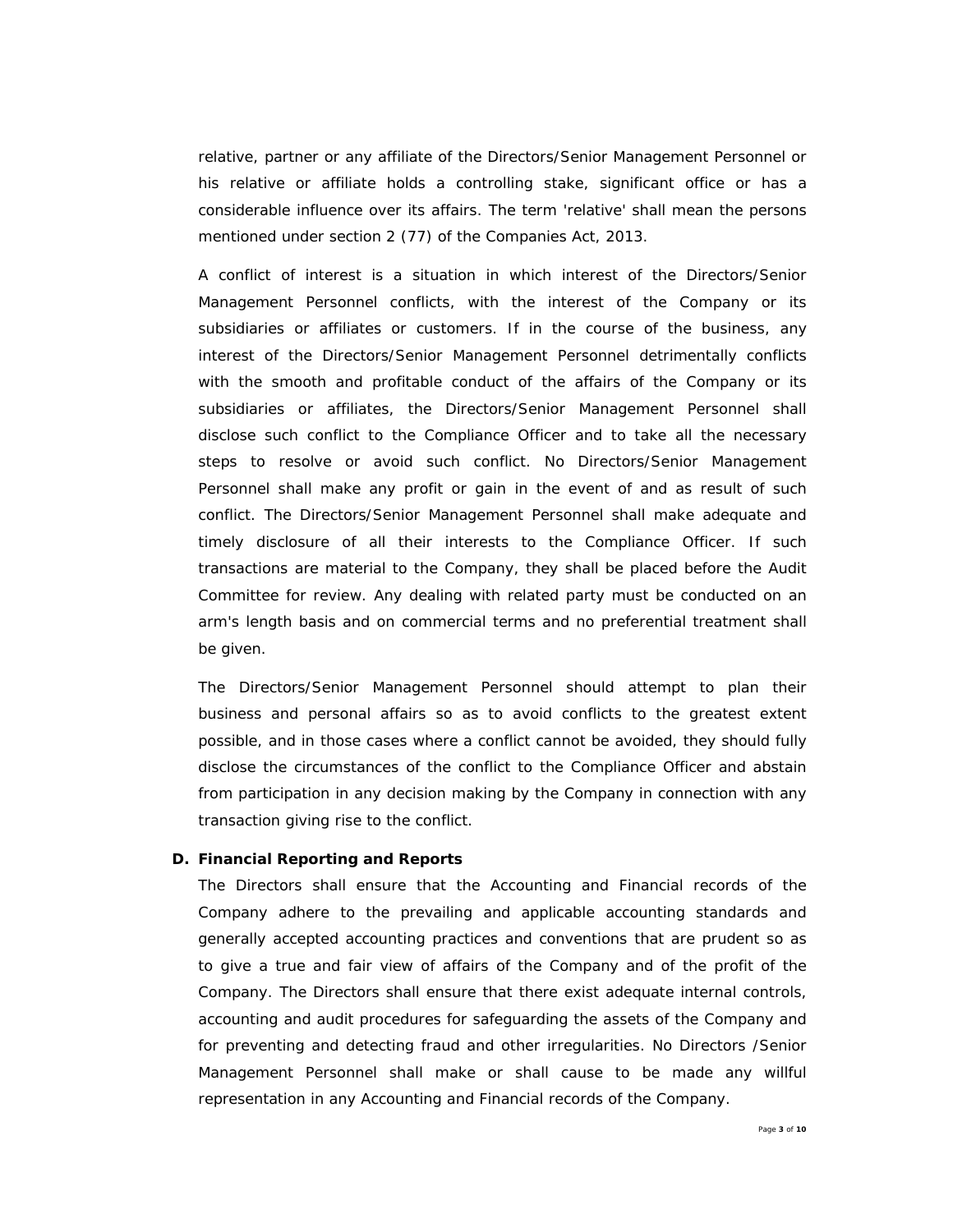### **E. Gifts and Donations**

No Directors/ Senior Management Personnel under any circumstances shall receive any payments, remuneration, gifts, donations or any benefits or gains which are intended to pass on undue benefits to an outsider and which would have negative impact on the Company's business. Similarly the Directors/Senior Management Personnel shall not make or offer to make or abet any payments, remuneration, gifted and donations or pass on any benefits, gains to any person, which would have the effect of unethical conduct of business.

### **F. Regulatory Compliance**

The Directors/Senior Management Personnel shall ensure compliance with all the applicable laws, rules and regulations. The Directors/ Senior Management Personnel shall ensure that the Company is not in violation of any such laws, rules and regulations and does not incur any financial or other liabilities on account of such violation. In the event of any non-compliance of any such laws, rules and regulations by the Company is observed by any Directors/ Senior Management Personnel, such Directors/Senior Management Personnel shall immediately bring it to the notice of the Compliance officer and initiate appropriate remedial measures.

#### **G. Confidentiality**

Any material information bearing significance to the interest of the Company or any subsidiaries or affiliates of the Company in the possession of the Director/Senior Management Personnel shall be kept as confidential. The Director/Senior Management Personnel shall protect and take all the measures and observe prudence to safeguard the confidentiality of the information at all times till the same becomes a part of public knowledge documents.

### **H. Corporate Opportunity**

Except as may be approved by the Board of Directors/Committee thereof, the Directors/Senior Management Personnel are prohibited from

- i. Not to exploit for their own personal gain, opportunities that are discovered through the use of the Company's property (including intellectual property), information or position.
- ii. Not to divert to his /her own advantage any business opportunity that the Company is pursuing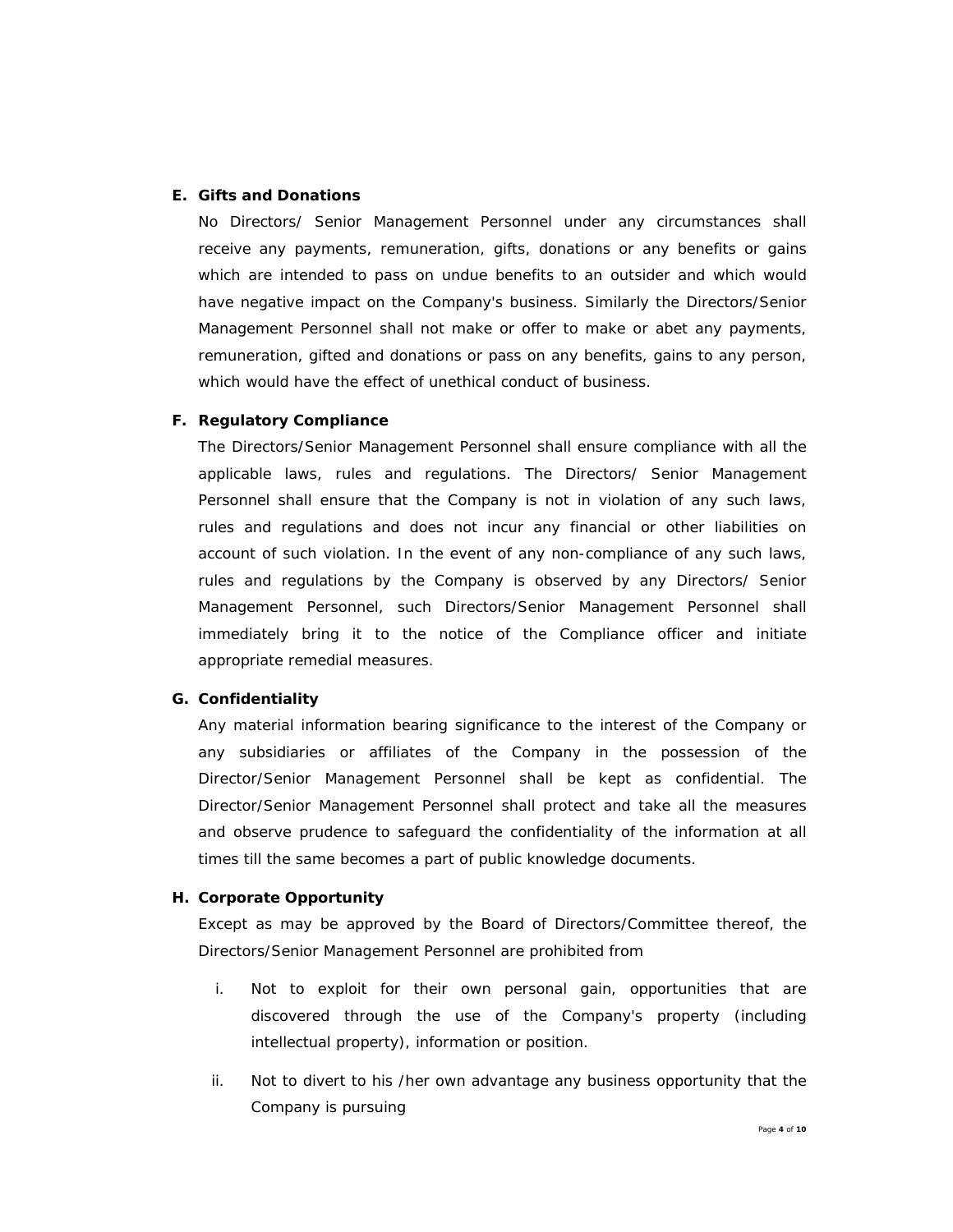### **I. Insider Trading**

The Directors/Senior Management Personnel shall adhere to the provisions of Code of Conduct for prevention of insider trading. None of the Directors/Senior Management Personnel shall participate in any trading or assist or abet the trading of any stock, shares, scripts or securities in violations of the SEBI (Insider Trading) Regulations 2015 as amended or such other rules and regulations from time to time.

### **J. Total Commitment**

The Directors and Employees in Senior Management Personnel shall devote their full time and attention to the business interests of the Company. They are prohibited from accepting any assignment, contract or any commercial or activities outside the purview of their employments ethic which interfere with the performance of their duties, while in employment with the Company. They shall not take up any activity that jeopardizes the interests of the Company in any manner.

#### **K. Fair Dealing**

The Director/Senior Management Personnel shall endeavor to deal fairly with the Company's customers, suppliers, competitors, officers and employees. None should take unfair advantage of anyone through manipulation, concealment, abuse of privileged information, misrepresentation of material facts, or any other unfair dealing practice.

#### **L. Contributions to the growth and value addition**

The Directors/Senior Management Personnel shall endeavor to enhance the value to the business of the Company and contribute positively to the growth of the Company. They shall contribute to the best of their professional abilities.

### **M. Enforcement of Code of Conduct**

Each Board Member and Senior Management Personnel shall be accountable for fully complying with the Code and non-compliance of the provisions of this Code shall be reported to:-

> The Company Secretary Simplex Realty Limited 30, Keshavrao Khadye Marg, Sant Gadge Maharaj Chowk, Mahalaxmi (East), Mumbai- 400 011 Email:company-secretary@simplex-group.com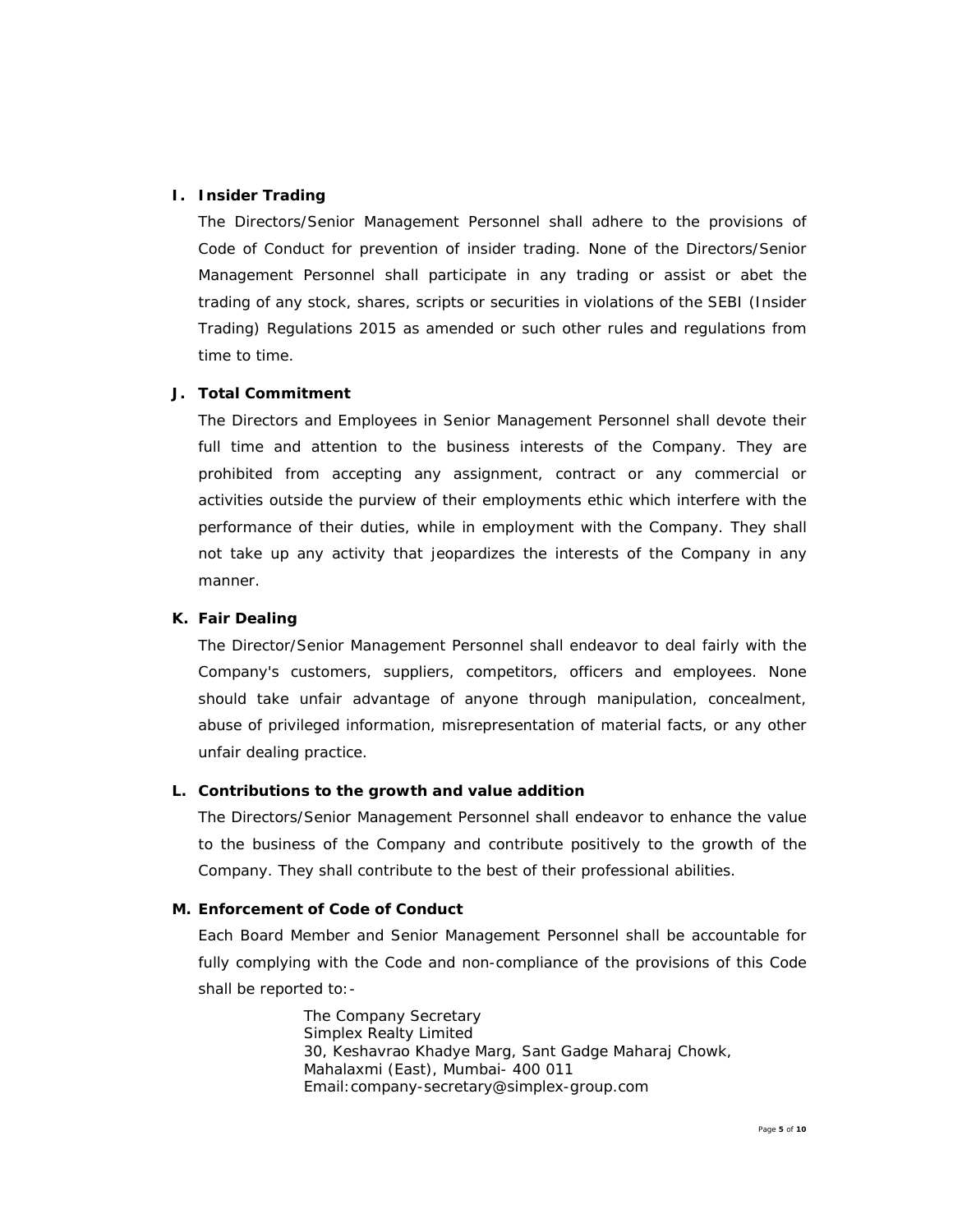The Company Secretary shall report breach of the Code, if any, which comes to his / her notice to the Board. The Company shall ensure confidentiality and protection to any person who has, in good faith, reported a violation or suspected violation of law, of the Code or other Company policies, or against any person who is assisting in any investigation or process with respect to such a violation. Any failure of a Director / Senior Management Personnel to comply with the Code will result in referring his/ her actions / omissions to the Board of Directors. The Board will consider the reference and take such remedial action as deemed fit by it including removal of the person in question from the Board / Office.

#### **N. Amendments, Modification and Waivers**

This code may be amended, modified or waived by the Board, subject to appropriate applicable provisions of laws, rules, regulations and guidelines. The Board will not grant waivers to the code. However, in extraordinary situations and for reasons to be recorded in writing, the Board may grant exemption from any one/more of the provision of this code.

# **O. Placement of the Code on website**

This Code and any amendment thereto shall be posted on the website of the company.

#### **COMPLIANCE OF THE CODE**

Every Director and Senior Management Personnel shall monitor his/ her personal with the code. All Board members and Senior Management Personnel shall within seven days of close of every financial year, affirm compliance with the Code in the format attached as **Annexure-II**. The said affirm compliance Code shall be forwarded to the Company Secretary of the Company.

#### **NO RIGHTS CREATED**

This Code is a statement of certain fundamental principles, ethics, values, policies and procedures that govern the Directors and Senior Management Personnel of the Company in the conduct of the Company's business. It is not intended to and does not create any rights in any employee, customer, client, supplier, competitor, shareholder or any other person or entity.

**This Code supersedes to the Code of Conduct as approved by the Board of Directors of the Company at its meeting held on 10th May, 2014.**

**Date: 14th March, 2019**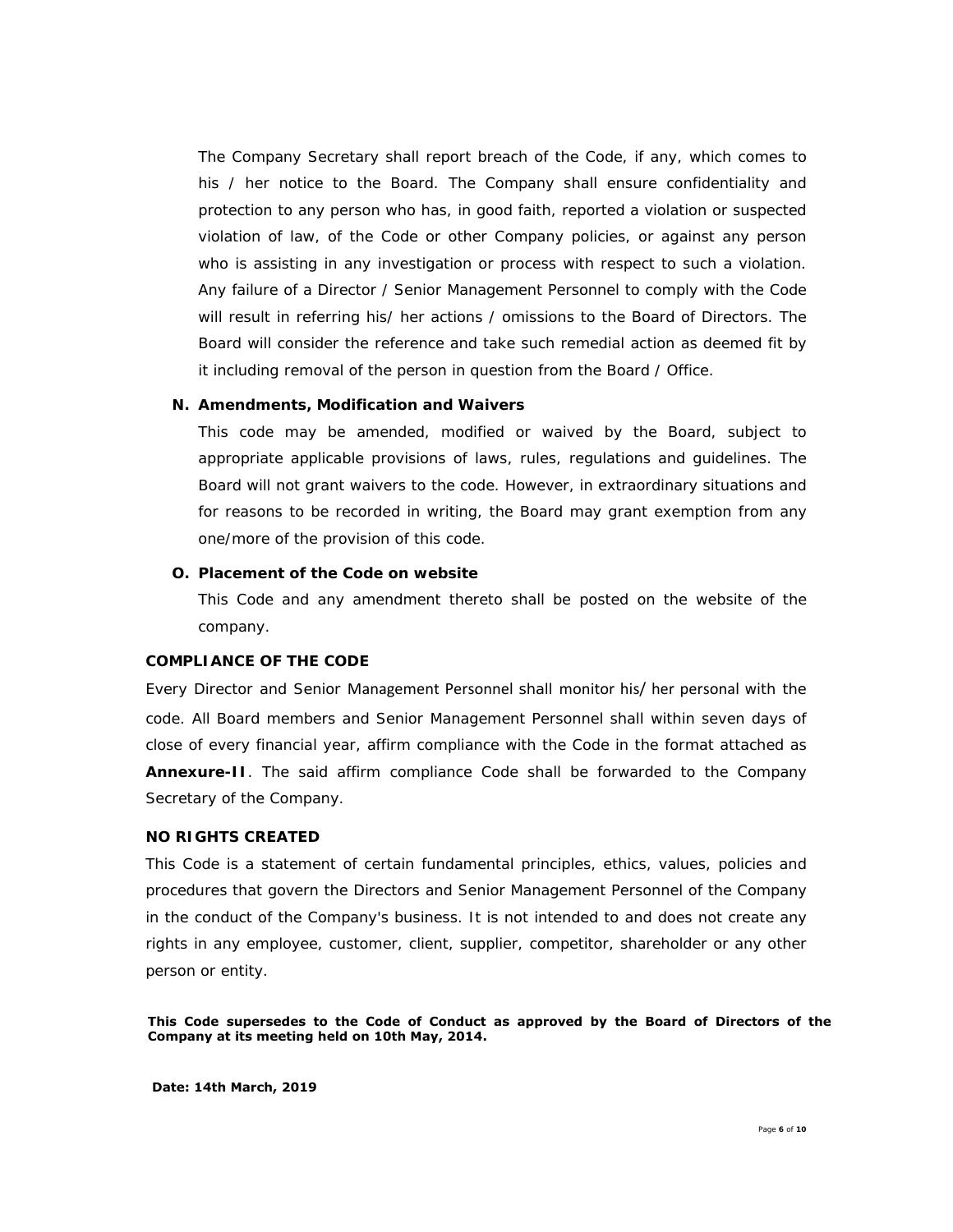#### **Annexure- I**

### **SCHEDULE IV OF THE COMPANIES ACT, 2013**

*[See section 149(8) of the Companies Act, 2013]* 

### **CODE FOR INDEPENDENT DIRECTORS**

In addition to the above, the Company expects that the Independent Directors of the Company shall abide by the guidelines, roles, functions, duties and other relevant provisions as applicable to the Independent Director under the code for Independent Directors specified in schedule IV of the Companies Act, 2013, as may be amended from time to time. This code for Independent Director shall serve as a guide to professional conduct for Independent Directors. Adherence to these standards by Independent Directors and fulfillment of their responsibilities in a professional and faithful manner will promote confidence of the investment community, particularly minority shareholders, regulators and companies in the institution of Independent Directors.

### **I. Guidelines of professional conduct:**

An independent director shall:

- 1) Uphold ethical standards of integrity and probity;
- 2) Act objectively and constructively while exercising his duties;
- 3) Exercise his responsibilities in a bona fide manner in the interest of the company;
- 4) Devote sufficient time and attention to his professional obligations for informed and balanced decision making;
- 5) Not allow any extraneous considerations that will vitiate his exercise of objective independent judgment in the paramount interest of the company as a whole, while concurring in or dissenting from the collective judgment of the Board in its decision making;
- 6) Not abuse his position to the detriment of the company or its shareholders or for the purpose of gaining direct or indirect personal advantage or advantage for any associated person;
- 7) Refrain from any action that would lead to loss of his independence;
- 8) Where circumstances arise which make an independent director lose his independence, the independent director must immediately inform the Board accordingly;
- 9) Assist the company in implementing the best corporate governance practices.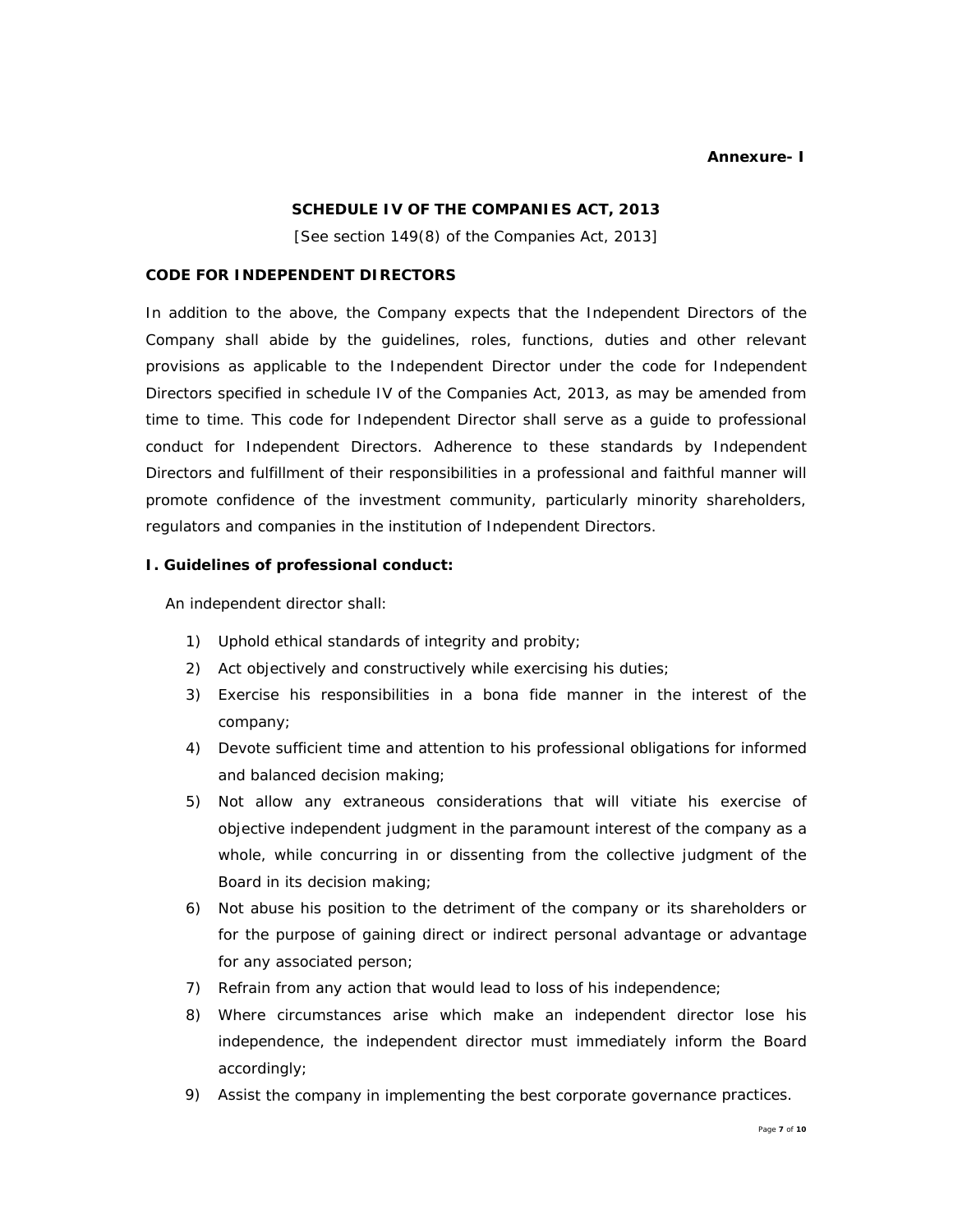### **II. Role and functions**:

The independent directors shall:

- 1) Help in bringing an independent judgment to bear on the Board's deliberations especially on issues of strategy, performance, risk management, resources, key appointments and standards of conduct;
- 2) Bring an objective view in the evaluation of the performance of board and management;
- 3) Scrutinize the performance of management in meeting agreed goals and objectives and monitor the reporting of performance;
- 4) Satisfy themselves on the integrity of financial information and that financial controls and the systems of risk management are robust and defensible;
- 5) Safeguard the interests of all stakeholders, particularly the minority shareholders;
- 6) Balance the conflicting interest of the stakeholders;
- 7) Determine appropriate levels of remuneration of executive directors, key managerial personnel and senior management personnel and have a prime role in appointing and where necessary recommend removal of executive directors, key managerial personnel and senior management personnel;
- 8) Moderate and arbitrate in the interest of the company as a whole, in situations of conflict between management and shareholder's interest.

### **III. Duties:**

The independent directors shall—

- 1) Undertake appropriate induction and regularly update and refresh their skills, knowledge and familiarity with the company;
- 2) Seek appropriate clarification or amplification of information and, where necessary, take and follow appropriate professional advice and opinion of outside experts at the expense of the company;
- 3) Strive to attend all meetings of the Board of Directors and of the Board committees of which he is a member;
- 4) Participate constructively and actively in the committees of the Board in which they are chairpersons or members;
- 5) Strive to attend the general meetings of the company;
- 6) Strive to attend meetings of the Independent Directors whenever held;
- Page **8** of **10** 7) Where they have concerns about the running of the company or a proposed action, ensure that these are addressed by the Board and, to the extent that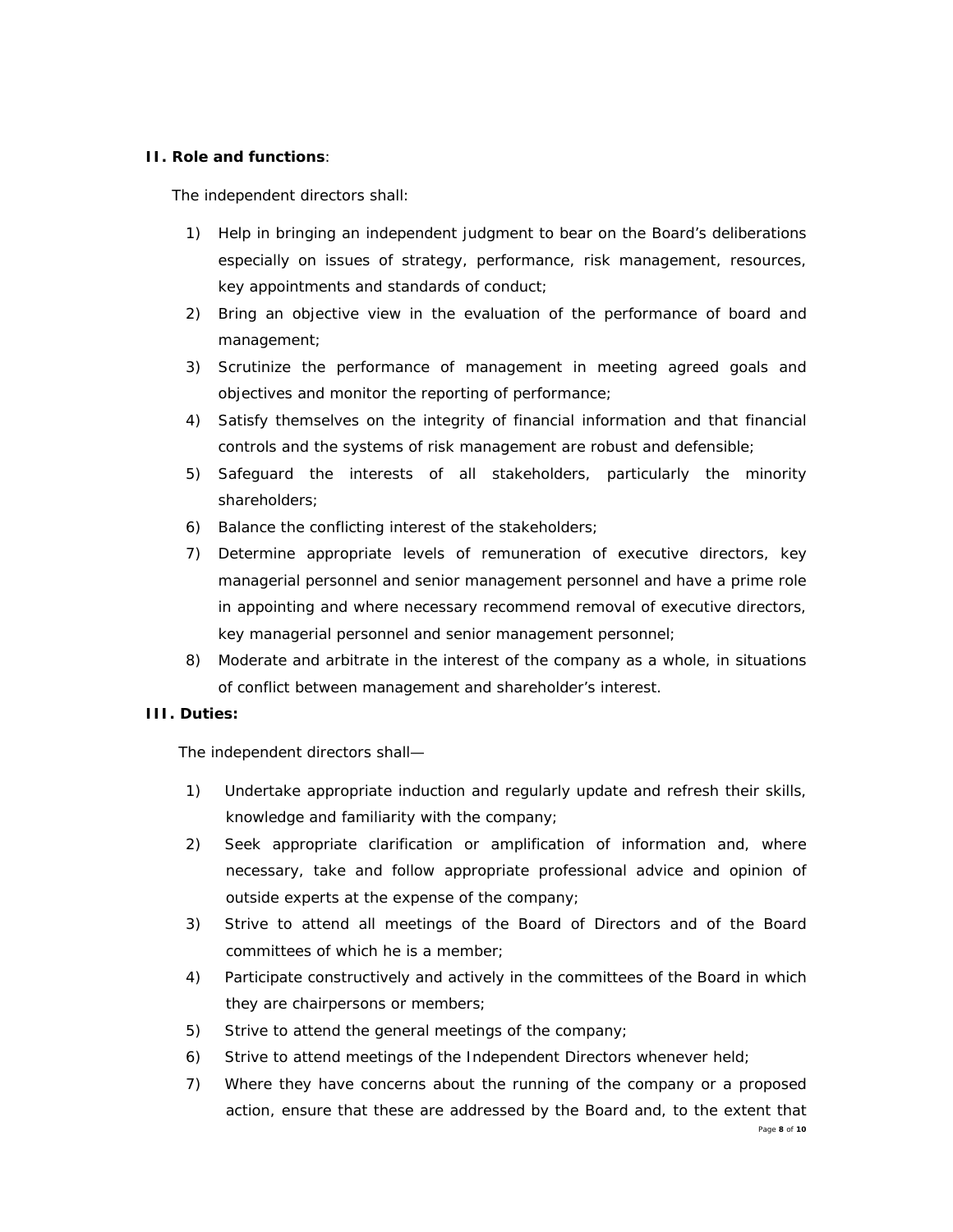they are not resolved, insist that their concerns are recorded in the minutes of the Board meeting;

- 8) Keep themselves well informed about the company and the external environment in which it operates;
- 9) Not to unfairly obstruct the functioning of an otherwise proper Board or committee of the Board;
- 10) Pay sufficient attention and ensure that adequate deliberations are held before approving related party transactions and assure themselves that the same are in the interest of the company;
- 11) Ascertain and ensure that the company has an adequate and functional vigil mechanism and to ensure that the interests of a person who uses such mechanism are not prejudicially affected on account of such use;
- 12) Report concerns about unethical behaviour, actual or suspected fraud or violation of the company's code of conduct or ethics policy;
- 13) Acting within his authority, assist in protecting the legitimate interests of the company, shareholders and its employees;
- 14) Not to disclose confidential information, including commercial secrets, technologies, advertising and sales promotion plans, unpublished price sensitive information, unless such disclosure is expressly approved by the Board or required by law.